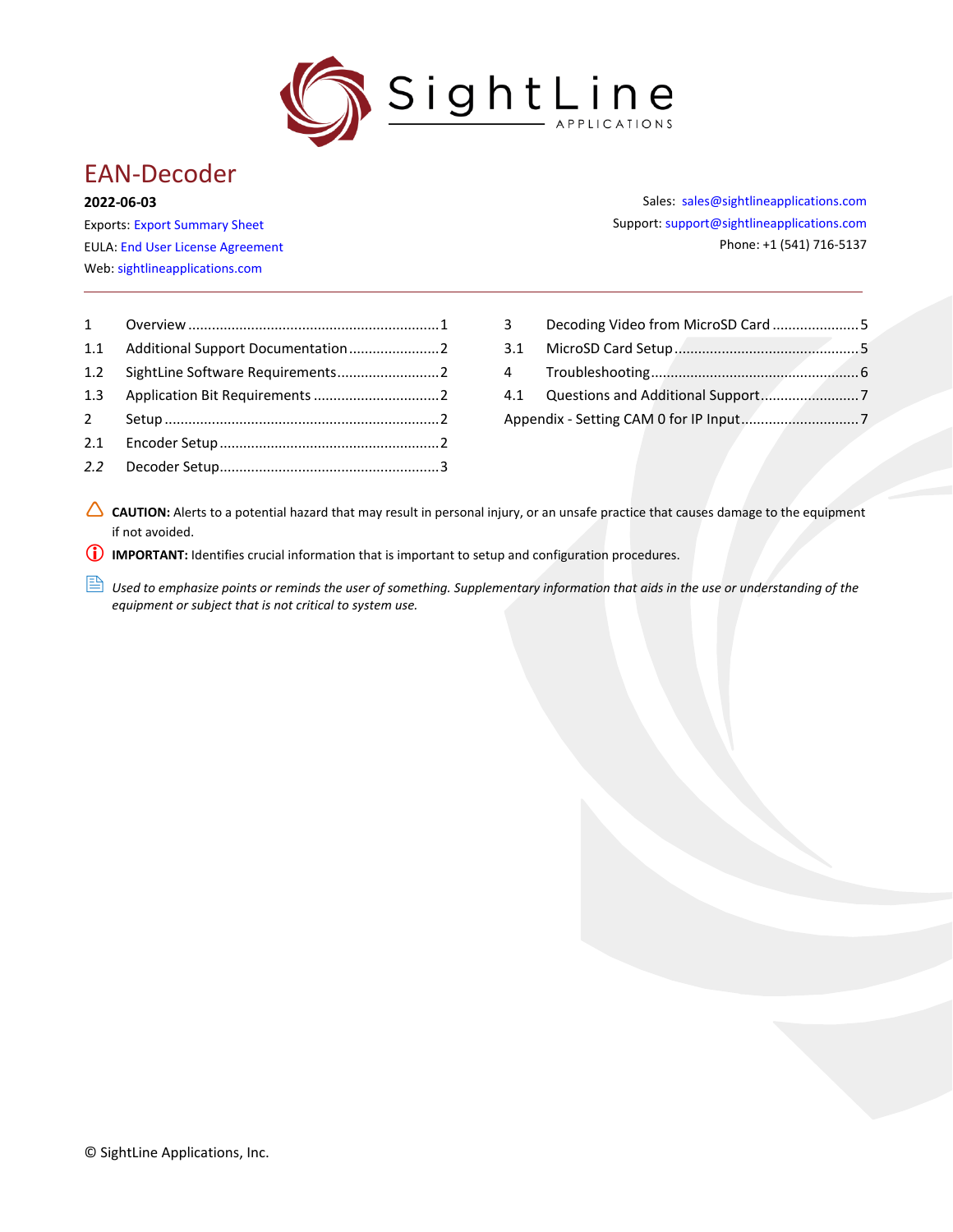

## <span id="page-1-0"></span>**1 Overview**

The 3000-OEM or 4000-OEM can function as a decoder for SightLine generated compressed video, either live streams or recorded streams. This document covers how to setup the 3000-OEM/4000-OEM as a decoder.

 *Ensure that the encoder is setup to stream H.264 or MPEG4. Currently these are the only compression options that are supported by the decoder. The 4000-OEM additionally supports decoding of H.265.*

Any SightLine hardware can be used as the encoder as shown in Figure 1. The 3000-OEM or 4000-OEM can be used as the decoder.



**Figure 1: Network Decoder Setup Example**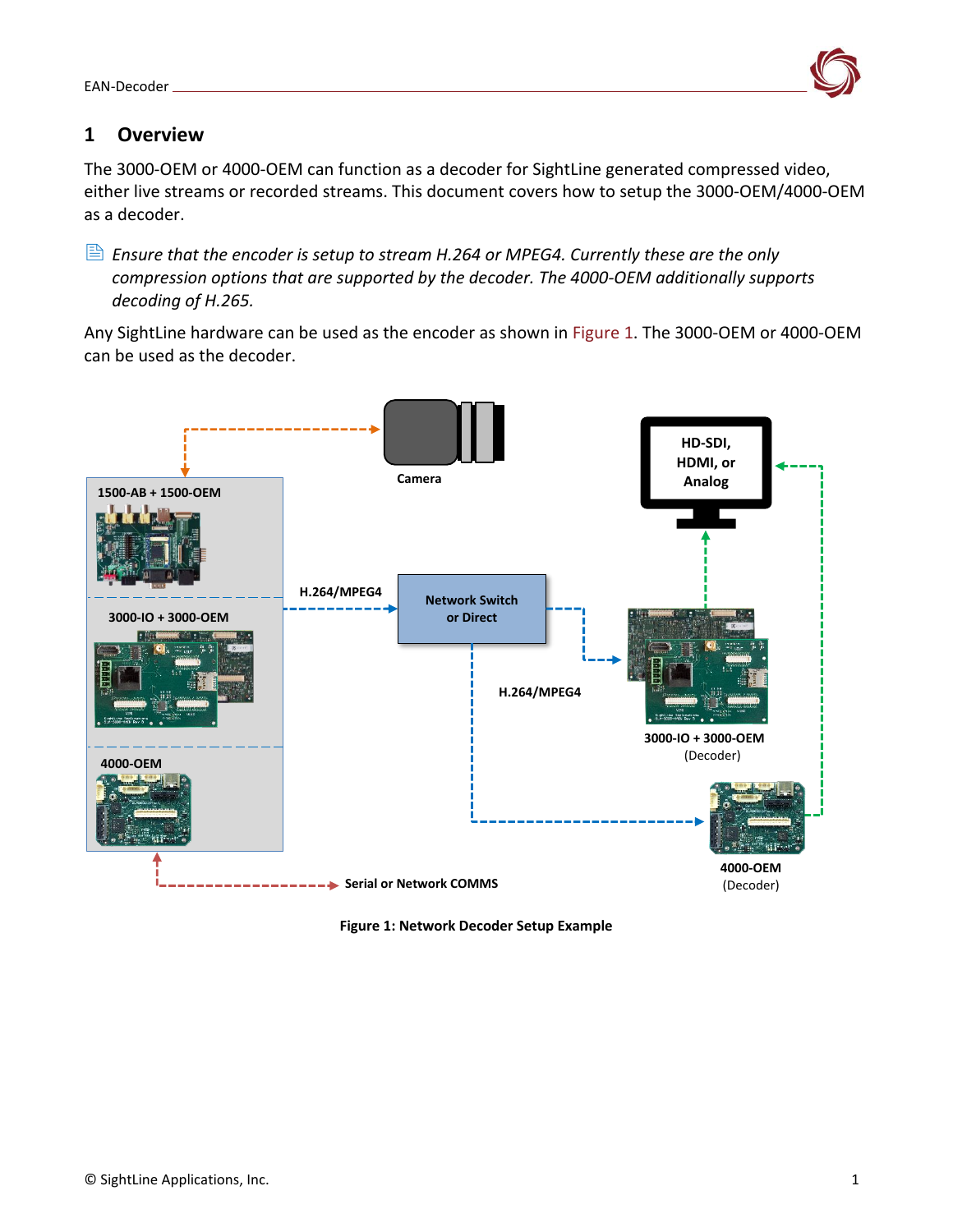

#### <span id="page-2-0"></span>**1.1 Additional Support Documentation**

Additional Engineering Application Notes (EANs) can be found on the [Documentation](https://sightlineapplications.com/documentation/) page of the SightLine Applications website.

The [Panel Plus User Guide](https://sightlineapplications.com/downloads/) provides a complete overview of settings and dialog windows located in the Help menu of the Panel Plus application.

The Interface Command and Control [\(IDD\)](https://sightlineapplications.com/releases/IDD/current/) describes the native communications protocol used by the SightLine Applications product line. The IDD is also available as a PDF download on the [Documentation](https://sightlineapplications.com/documentation/) page under Software Support Documentation.

### <span id="page-2-1"></span>**1.2 SightLine Software Requirements**

The decoder is supported in software version 3.2.xx and higher and is only compatible with the 3000- OEM and 4000-OEM.

 **IMPORTANT:** The Panel Plus software version should match the firmware version running on the board. Firmware and Panel Plus software versions are available on the [Software Download](https://sightlineapplications.com/downloads/) page.

### <span id="page-2-2"></span>**1.3 Application Bit Requirements**

The functions described in this EAN require Application Bits (app bits) purchased from SightLine. App bits are enabled with a license file provided by SightLine at initial unit purchase or during a license upgrade process. License files use a hardware ID that is applicable to a specific hardware serial number. For questions and upgrade support contact [Sales.](mailto:sales@sightlineapplications.com)

#### **Table 1: Application Bits Requirement Table**

| <b>Function</b>       | <b>Initial Software Release</b> | <b>Required Application Bit(s) v7 License</b>   |
|-----------------------|---------------------------------|-------------------------------------------------|
| Decoding   $2.25$ .xx |                                 | None required for decoding                      |
|                       |                                 | HD app bits required for input and output video |
|                       |                                 | depending on specific application               |

### <span id="page-2-3"></span>**2 Setup**

 *Set up the encoder first before setting up the decoder. This step is required for both IP video and microSD card playback. For more details on how to set up the encoder, see the [EAN-Encoding](http://sightlineapplications.com/wp-content/uploads/EAN-Encoding.pdf) document.*

#### <span id="page-2-4"></span>**2.1 Encoder Setup**

Before starting, it is important to know the IP address of the encoder and the IP address of the decoder.

- 1. Connect Panel Plus to the board acting as the encoder (1500-OEM, 3000-OEM, or 4000-OEM).
- 2. Set up the camera using the corresponding camera EAN or see [camera configuration tables](https://sightlineapplications.com/releases/IDD/current/camera_compatibility.html) in the IDD.
- 3. From the Panel Plus *Display* tab enable *Network Display* for *Network Index 0*.
- 4. Go to the *Compress* tab.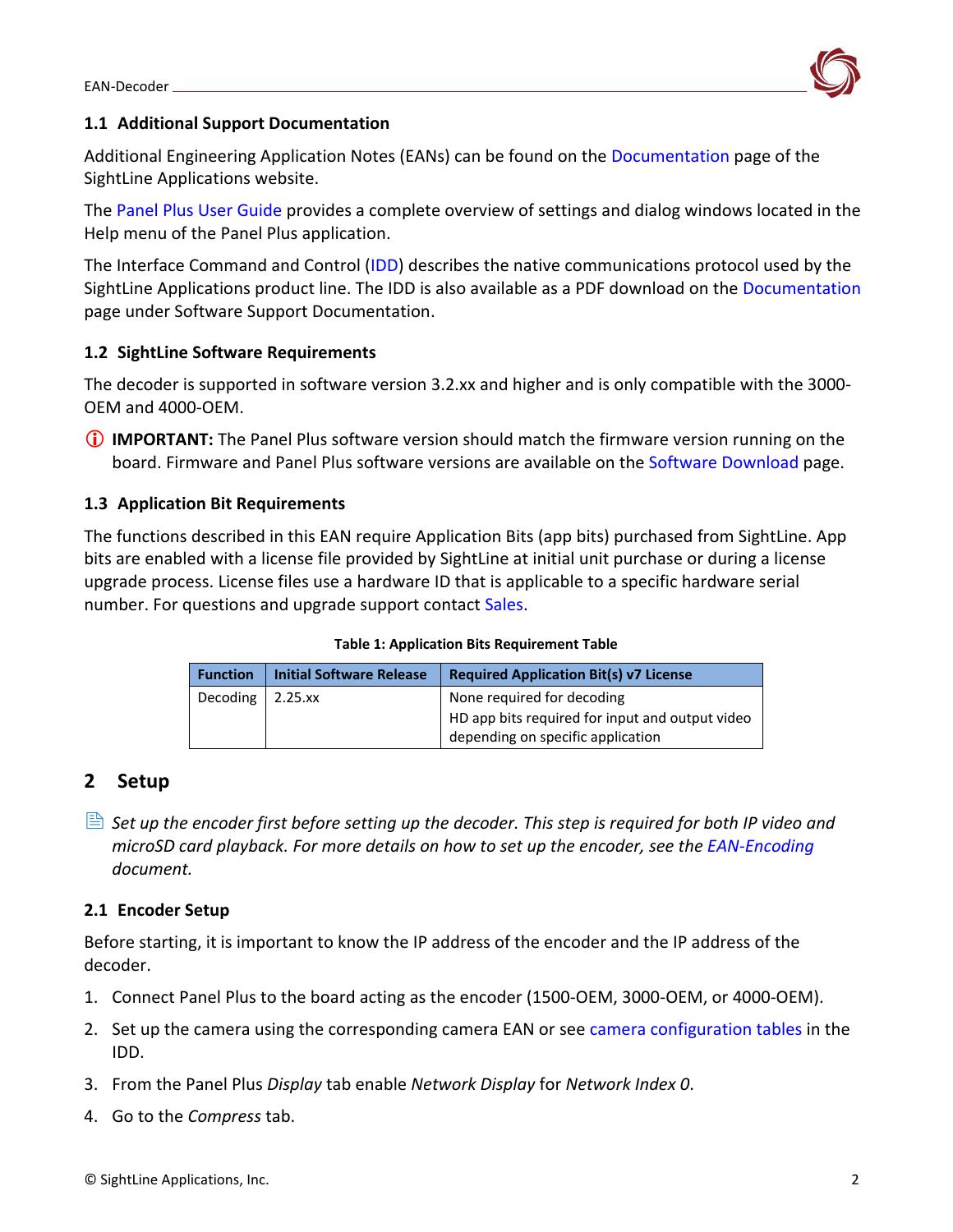

- 5. Select MPEG2-TS: H.264, MPEG2-TS: MPEG4, or MPEG2-TS: H.265 as the codec/transport.
- 6. In the *Streaming* section, enter the IP address of the 3000-OEM or 4000-OEM acting as the decoder or select the IP address from the drop-down menu<sup>1</sup>.

| Streaming            |                                                                    |  |
|----------------------|--------------------------------------------------------------------|--|
| <b>To IP Address</b> | 192.168.1.15                                                       |  |
| Use My IP -          | 192.168.1.220<br>192, 168, 1.248<br>192.168.1.247<br>192.168.1.250 |  |
| <b>Statistics</b>    | 192.168.1.249<br>192.168.1.78<br>192, 168, 1, 172                  |  |

- *Optionally, a multicast IP address (e.g., 224.10.10.10) can also be used to send encoded video to multiple receivers.*
- 7. In the *Port* field enter the network port number the decoder will use to listen for encoded video (15004 is the default port used by the decoder).
- 8. Click *Send* when complete. The encoder will begin sending video to the IP address and port selected.
- <span id="page-3-1"></span>9. To persist the settings through restarts, from the main menu » *Parameters* » *Save to Board*.
- *Since these are dynamic settings, a board restart is not necessary.*

#### <span id="page-3-0"></span>*2.2* **Decoder Setup**

- 1. Connect to the board using the Panel Plus application. See the corresponding startup guide for connection instructions.
- 2. From the main menu, go to *Configure » Acquisition Settings.*
- 3. Set the Camera Index. Any *Camera Index* may be set with the *Camera Type IP Camera*. *Cam 2* is used in this example.
- **IMPORTANT:** On the 3000-OEM do not use Cam 1 with the IP Camera.
- 4. Select *IP Camera* from the *Camera Type* drop-down menu for the desired camera index. The *Apply* button will turn red indicating input field changes have been detected.

| Acquisition Settings            |                                                         |  |
|---------------------------------|---------------------------------------------------------|--|
| Camera Index: Cam 2             | Click Apply, then Save                                  |  |
| Apply<br>Camera Type: IP Camera | Parameters and cycle power.<br>Check for errors in menu |  |
| Frame Step:                     | View >> User Warnings                                   |  |



<sup>&</sup>lt;sup>1</sup> IP addresses of SightLine OEM units are made available to Panel Plus using the SightLine Discover Protocol.

<sup>©</sup> SightLine Applications, Inc. 3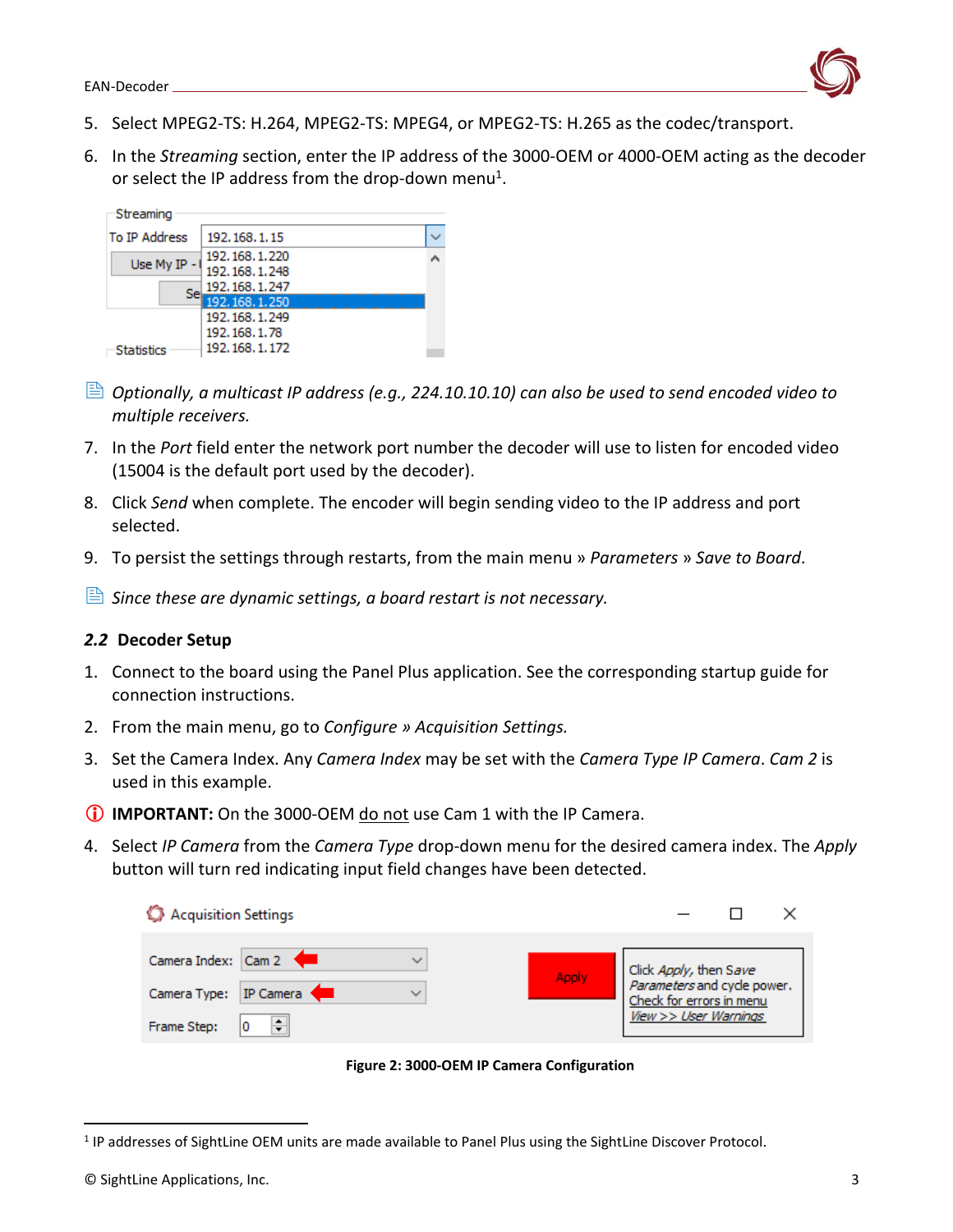- 5. Save and activate the settings:
	- a. Main menu » *Parameters* » *Save to Board*.
	- b. Main menu » *Reset* » *Board*.
	- c. Wait for the system to boot, and then reconnect to the board.
- 6. From the main menu in Panel Plus, go to *Configure » Decoder Parameters.*
- 7. Set the *IP Stream* to *0.0.0.0*. Set the *Port* number to the port specified in the encoder setup (*15004*).

| E.g.                       | Input the IP address and port the IP camera is streaming on,<br>or alternatively enter a stream description.<br>udp://@224.10.10.10:15004 |           |           |   |       |       |
|----------------------------|-------------------------------------------------------------------------------------------------------------------------------------------|-----------|-----------|---|-------|-------|
|                            | WyFileOnSDCard.ts                                                                                                                         |           |           |   |       |       |
| IP Stream:                 | o                                                                                                                                         | $\cdot$ 0 | $\cdot$ 0 | o | Port: | 15004 |
| Override with this string: |                                                                                                                                           |           |           |   |       |       |
|                            |                                                                                                                                           |           |           |   |       |       |

**Figure 3: Decoder Parameters**

- *If an encoder is sending to a multicast IP address (e.g., 224.10.10.10), enter that IP address in the IP Stream*.
- 8. Click *Apply* when complete.
- 9. To display video on any of the 3000-OEM outputs (*Analog*, *HDMI*, or *HD-SDI*) or the 4000-OEM output (*HDMI*) select the *Display* tab and select the radio buttons adjacent to the desired output.
- 10. To display video in Panel Plus select the *Display* tab and select the radio button adjacent to *Network 0*.
- *Only one network output (Network 0) is supported when using the IP Camera input on the 3000- OEM. Simultaneous decoding and encoding 1080P30 video on the 3000 can result in packet loss and degraded video.*



**Figure 4: Output Display Options 2.25 Software**

| Index | Video            | Network Display |                           | Physical Display |  |  |            | Decode i |
|-------|------------------|-----------------|---------------------------|------------------|--|--|------------|----------|
|       | Source           | Enable          | Resolution Ana HDMI HDSDI |                  |  |  | Resolution | @ P.     |
| 0     | Cam <sub>2</sub> | $\odot$         | Out=In                    |                  |  |  | 720p60     | $\circ$  |
|       | None             |                 | N/A                       |                  |  |  | 720p60     |          |
|       |                  |                 | Send                      |                  |  |  |            |          |

**Figure 5: Output Display Options 3.00 Software**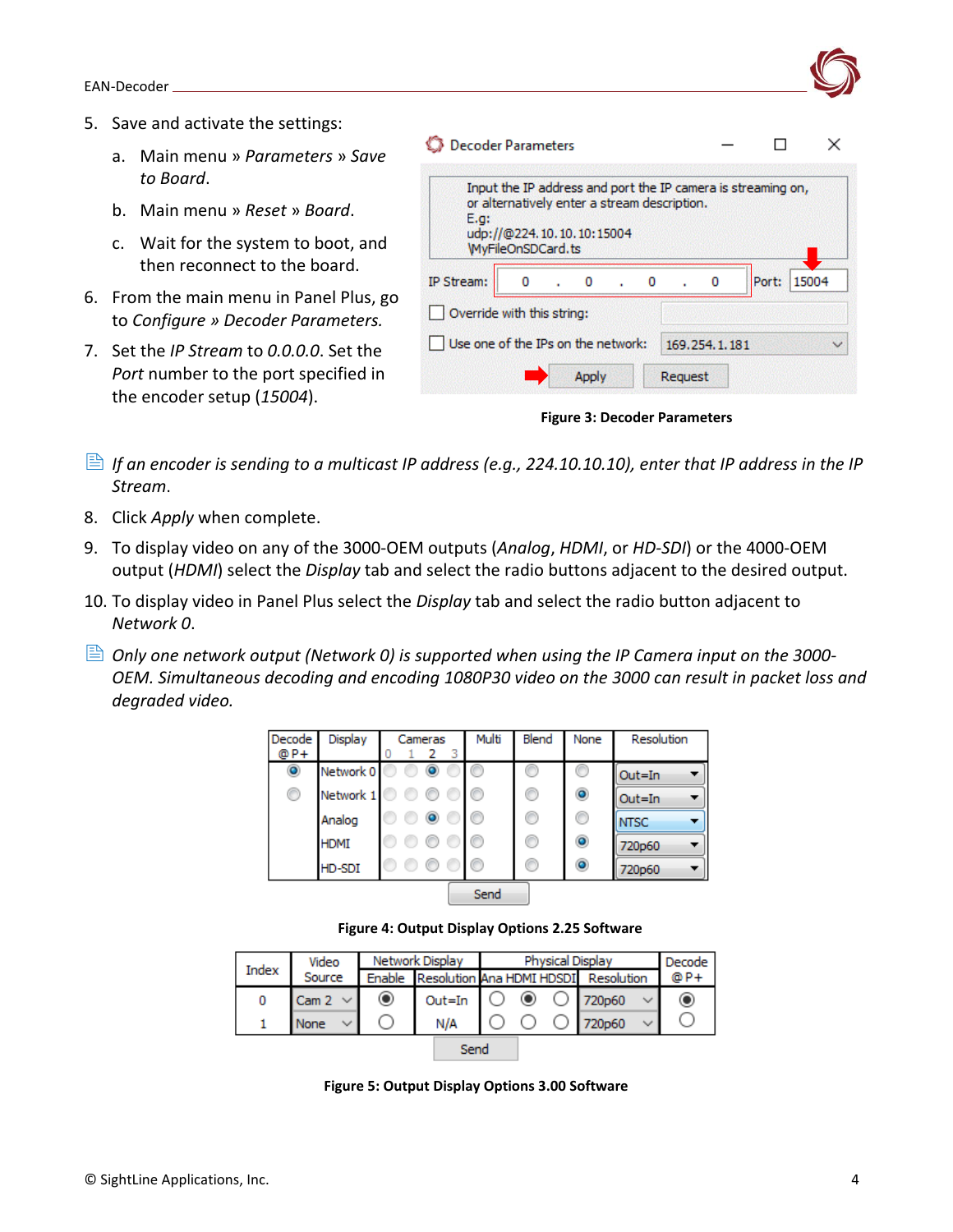

## <span id="page-5-0"></span>**3 Decoding Video from MicroSD Card**

This section covers playback of recorded video from a microSD card. The following diagram outlines a typical setup. The microSD card is inserted into the slot on the video processing board and acts as a simulated camera. See the [EAN-File Recording](http://sightlineapplications.com/wp-content/uploads/EAN-File-Recording.pdf) document for more information on recoding and viewing files on a microSD card.



**Figure 6: MicroSD Card Configuration**

 *Video played back from a microSD card may play back slower or faster than frame rate depending on the size of the video.* 

#### <span id="page-5-1"></span>**3.1 MicroSD Card Setup**

- **IMPORTANT:** The [Decoder](#page-3-1) must be setup first before completing the following steps (see Decoder [Setup\)](#page-3-1).
- 1. From the main menu in Panel Plus go to *Configure » Decoder Parameters.*
- 2. Check the *Override with this string*  box.
- 3. Enter the name of the file on the microSD card being used. Start the name with a backward slash  $\mathcal{N}$ . The backslash (\) is a special character that is automatically replaced with the microSD card path.
- *The full path to the SD card can also be used in the Override with this string field, e.g., /media/mmcblk0p1/TestingDecoder \_000.ts*





4. Click *Apply* when complete.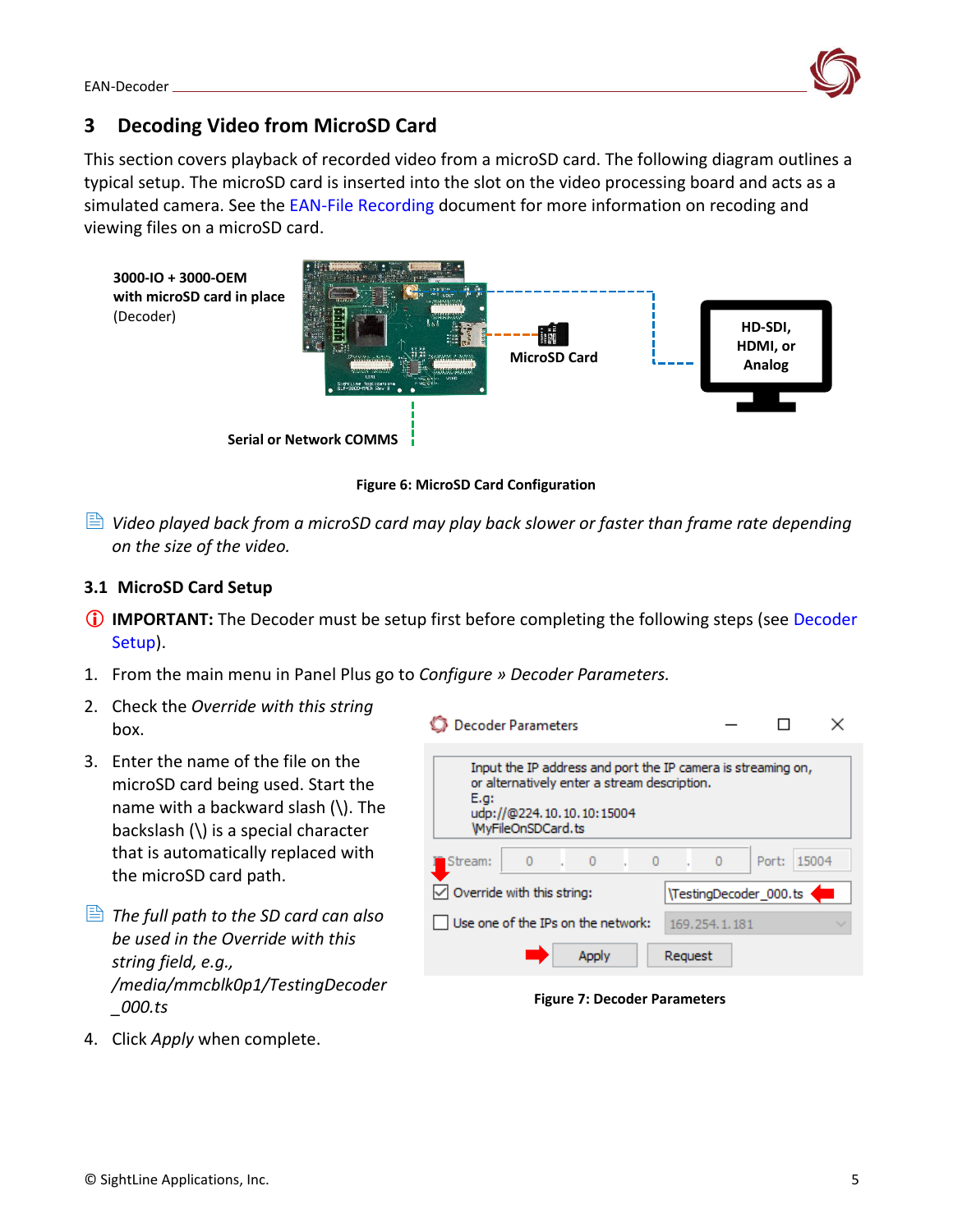## <span id="page-6-0"></span>**4 Troubleshooting**



| Problem                                                                      | Recommendation                                                                                                                                                                                                                                                                                                                                                     |
|------------------------------------------------------------------------------|--------------------------------------------------------------------------------------------------------------------------------------------------------------------------------------------------------------------------------------------------------------------------------------------------------------------------------------------------------------------|
| Decoder does not play live stream.                                           | Ensure that the system that is encoding video is a SightLine<br>system and is setup to use MPEG2-TS H.264 MPEG2-TS<br>MPEG4, or MPEG2-TS H.265                                                                                                                                                                                                                     |
|                                                                              | Set up both the encoder and decoder systems. Save<br>parameters and power cycle both systems.                                                                                                                                                                                                                                                                      |
| Decoder does not play back from the microSD card.                            | The system is designed to play back videos recorded from a<br>SightLine system. Other videos will not work.                                                                                                                                                                                                                                                        |
|                                                                              | If the video does not play, try converting it using FFMPEG:                                                                                                                                                                                                                                                                                                        |
|                                                                              | ffmpeg.exe -i input.mp4 -f mpegts -vcodec h264 -bf 0 -qp 24 -g<br>10 output.ts                                                                                                                                                                                                                                                                                     |
|                                                                              | If this results in an error:                                                                                                                                                                                                                                                                                                                                       |
|                                                                              | DLL amfrt32.dll failed to open                                                                                                                                                                                                                                                                                                                                     |
|                                                                              | Try this instead:                                                                                                                                                                                                                                                                                                                                                  |
|                                                                              | ffmpeg.exe -I input.mp4 -f mpegts -vcodec h264_mf -bf 0 -b:v<br>3000000 output.ts                                                                                                                                                                                                                                                                                  |
| Cannot see video from decoded source and another<br>camera at the same time. | When using the 3000-OEM as a decoder there is only one<br>output channel available. This can be used to output the video<br>from the decoded source or another camera, but not both<br>simultaneously.                                                                                                                                                             |
| Video played back from SD card looks corrupted.                              | Make sure that the system is not receiving network video<br>from another system at the same time it is trying to decode<br>from the microSD card. If it is receiving video from another<br>system, turn off that system. Cycle power on the decoder and<br>try again.                                                                                              |
| Video decoded on the 3000-OEM looks corrupted.                               | The 3000-OEM cannot keep pace with 1080P30 decoding and<br>1080P30 encoding. If this is a requirement, we recommend<br>using the 4000-OEM. The 3000-OEM is capable of decoding<br>1080P30 video and displaying it to either the HDMI or HD-SDI<br>output.                                                                                                          |
| Video encoded on 4000-OEM after decoding is at a<br>reduced frame rate.      | Under certain conditions the 4000-OEM can enter a reduced<br>frame rate state when decoding 4K video and re-encoding as<br>4K H265. This issue has been addressed in version 3.4.x<br>software. It can also be solved by ensuring that the source<br>video into the 4000-OEM is up and running before powering<br>on the 4000-OEM that is being used as a decoder. |
| <b>Questions</b>                                                             |                                                                                                                                                                                                                                                                                                                                                                    |
| Are changing input video types or sizes on-the-fly<br>supported?             | The decoder currently supports changing sizes on-the-fly,<br>however changing input video types requires a power cycle of<br>the decoder.                                                                                                                                                                                                                          |
| What is the maximum resolution the decoder supports?                         | The 3000-OEM supports up to 1920x1080 at 30 frames per<br>second and the 4000-OEM supports up to 4K at 30 frames per<br>second.                                                                                                                                                                                                                                    |
| Can the 4000-OEM receive video from the 3000-OEM?                            | Yes                                                                                                                                                                                                                                                                                                                                                                |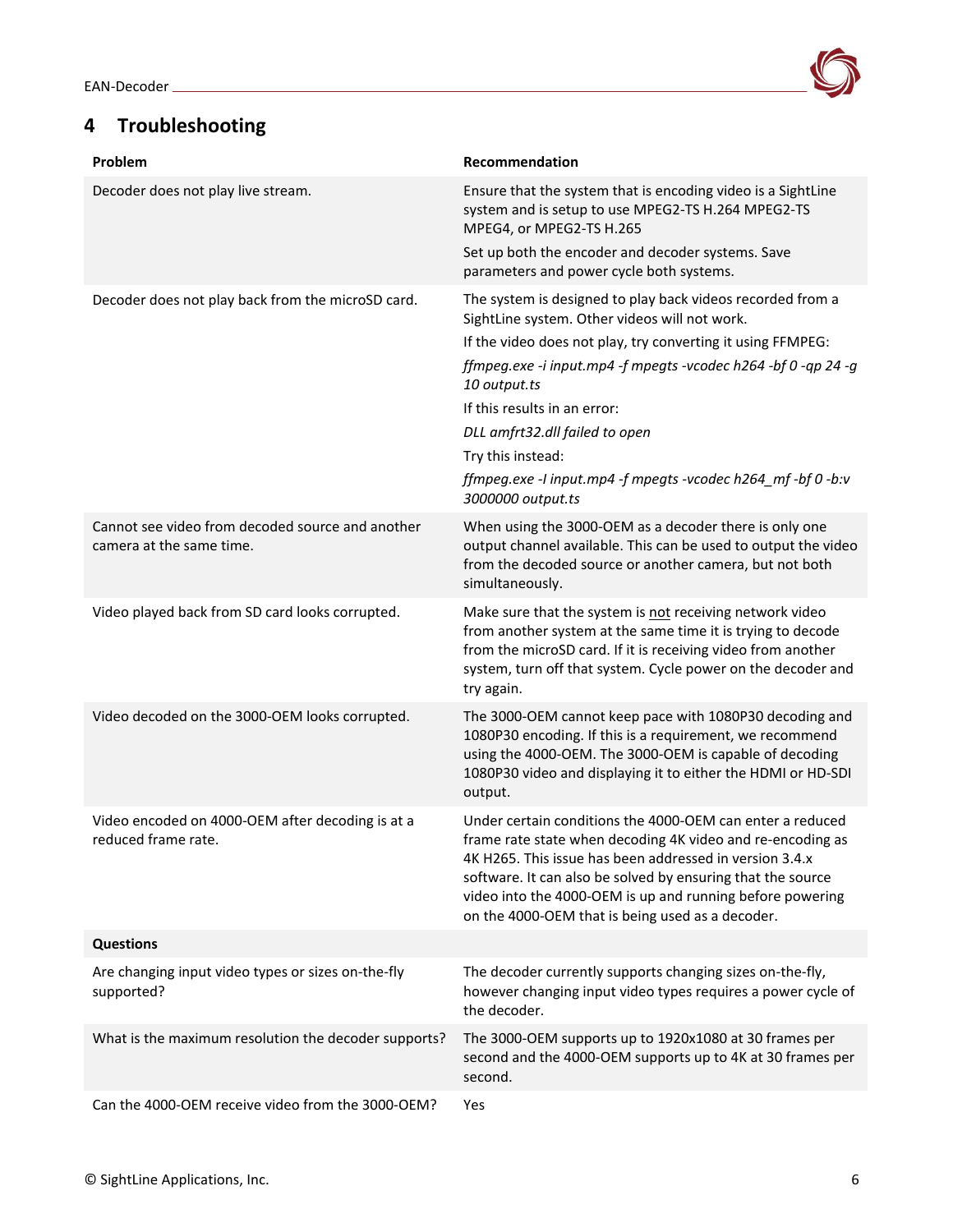

#### <span id="page-7-0"></span>**4.1 Questions and Additional Support**

For questions and additional support, please contact [Support.](mailto:support@sightlineapplications.com) Additional support documentation and Engineering Application Notes (EANs) can be found on the [Documentation](https://sightlineapplications.com/documentation/) page of the SightLine Applications website.

## <span id="page-7-1"></span>**Appendix - Setting CAM 0 for IP Input**

If there is no hardware connected to VIN0, CAM0 can be set for be IP input.

This procedure uses the following setup: 3000-OEM with SLA-3000-HDSDI on VIN 1 (CAM 2). It also assumes that the customer has read the [EAN-Startup Guide 3000-OEM](http://sightlineapplications.com/wp-content/uploads/EAN-Startup-Guide-3000-OEM.pdf) and has a basic understanding of the following fundamentals:

- Completed a functional connection between the SightLine video processing board and Panel Plus application.
- Familiar with Panel Plus controls.
- Successfully streamed video in Panel Plus.
- **If you <u>do not</u> have a strong basic system setup and familiarity, we recommend reviewing the OEM** *startup guide and work with our support team to establish basic connection and streaming fundamentals.*
- 1. From the *Connect* tab in Panel Plus, verify there is only one active camera.

| Command Camera(s) |          |  |
|-------------------|----------|--|
|                   | Cam 2(2) |  |

- 2. From the main menu in Panel Plus » *Configure* » *Acquisition Settings*.
- 3. Set *Camera Type* to *IP Camera*.



- 4. Click the *Apply* button.
- 5. Main menu » *Parameters* » *Save to Board*.
- 6. Main menu » *Reset* » *Board*. Wait for the system to boot, and then reconnect to the board.
- 7. In the *Connect* tab the new camera should now be available. Click the Cam 0 (0) button to designate it as the command camera.

| Command Camera(s) |         |  |  |  |
|-------------------|---------|--|--|--|
| .<br>Cam 0 (0)    | Cam 202 |  |  |  |